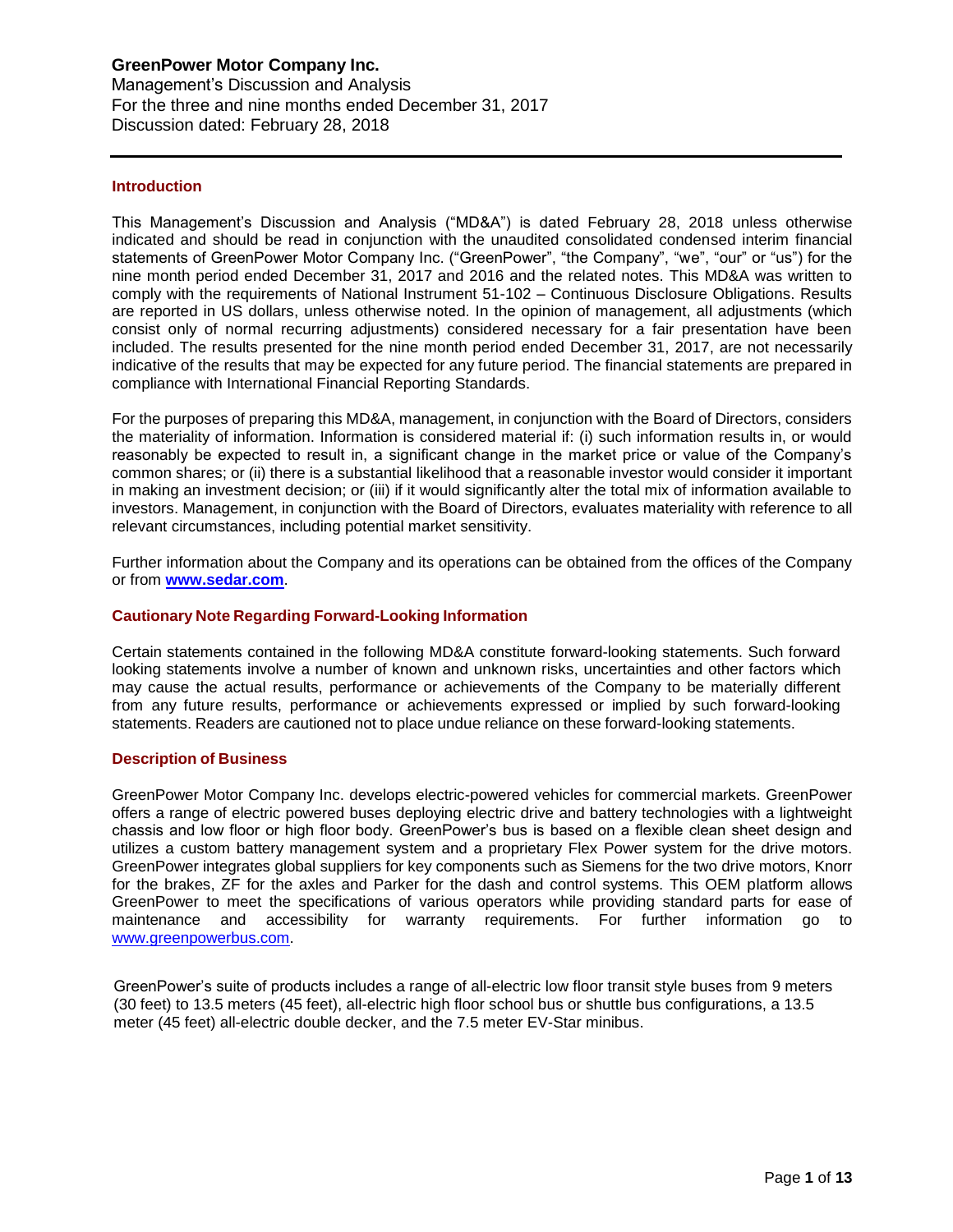## **Operations**

As at December 31, 2017, the Company had:

- Three EV350's, an EV school bus and an EV550 and charging stations classified as equipment on the balance sheet totaling \$2,250,821.
- Work in process inventory and production supplies representing EV350's, EV250, Synapse 72 school buses and EV Star's totaling \$2,813,967 and;
- Finished goods inventory representing charging stations, an EV550 and an EV250 totaling \$1,114,841.

#### **Trends**

The Company does not know of any trends, commitments, events, or uncertainty that are expected to have a material effect on the Company's business, financial condition, or results of operations other than as disclosed herein under "Risk Factors" and the paragraph below.

#### **Results of Operations**

#### For the three month period ended December 31, 2017 and 2016

The Company had a consolidated net loss of \$1,081,095 for the three months ended December 31, 2017, including revenues of \$20,453 which related to income generated from the lease of the EV550. Operating costs for the period amounted to \$1,101,548 and consists of administrative fees of \$287,603 relating to salaries, project management, accounting, and administrative services; transportation costs of \$50,804 which related to the use of trucks, trailers, contractors as well as other operational costs needed to transport company products around North America; travel, accommodation, meals and entertainment costs of \$81,106 related to travel for project management, demonstration of company products, and trade shows; product development costs of \$98,459; sales and marketing costs of \$96,662; interest and accretion on the convertible debentures and promissory note of \$194,562; professional fees of \$30,264 consisting of legal and audit fees; as well as \$70,608 of share-based compensation expense and depreciation of \$138,639. The remaining operating costs of the period amounted to approximately \$52,841 in general corporate expenses.

The consolidated total comprehensive loss for the period was impacted by \$2,033 of other comprehensive loss as a result of the translation of the entities with a different functional currency than presentation currency and the write down of exploration and evaluation assets in the amount of \$28,817.

The Company had a consolidated net loss of \$684,822 for the three months ended December 31, 2016, and consists of administrative fees of \$169,123 relating to salaries, project management, accounting, and administrative services; transportation costs of \$59,029 which related to the use of trucks, trailers, contractors as well as other operational costs needed to transport company products around North America; travel, accommodation, meals and entertainment costs of \$120,894 related to travel for project management, demonstration of company products, and trade shows; product development costs of \$84,766; sales and marketing costs of \$53,546; interest and accretion on the convertible debentures and promissory note of \$24,421; professional fees of \$10,287 consisting of legal and audit fees; as well as \$98,155 of share-based compensation expense and depreciation of \$26,781. The remaining operating costs of the period amounted to approximately \$37,820 in general corporate expenses.

The consolidated total comprehensive loss for the period was impacted by \$6,156 of other comprehensive gain as a result of the translation of the entities with a different functional currency than presentation currency.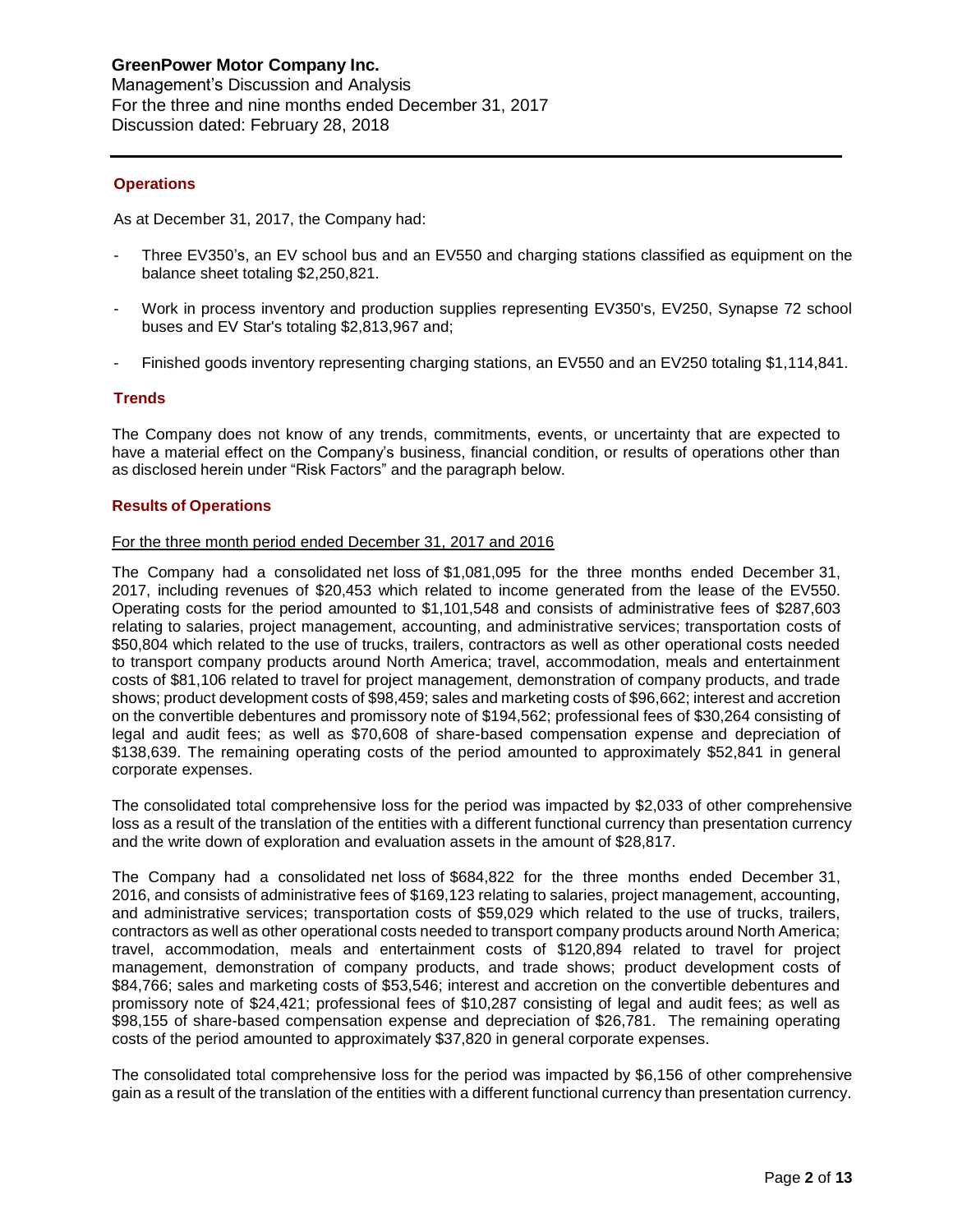## **Results of Operations (continued)**

#### For the nine month period ended December 31, 2017 and 2016

The Company had a consolidated net loss of \$3,410,382 for the nine months ended December 31, 2017, including revenues of \$80,166 which related to income generated from the lease of the EV550. Operating costs consisted of administrative fees of \$839,366 relating to salaries, project management, accounting, and administrative services; transportation costs of \$172,646 which related to the use of trucks, trailers, contractors as well as other operational costs needed to transport company products around North America; travel, accommodation, meals and entertainment costs of \$308,727 related to travel for project management, demonstration of company products, and trade shows; product development costs of \$303,399; sales and marketing costs of \$277,297; interest and accretion on the convertible debentures and promissory note of \$345,948; professional fees of \$87,664 consisting of legal and audit fees; as well as \$677,275 of share-based compensation expense and depreciation of \$398,569. The remaining operating costs of the period amounted to approximately \$79,657 in general corporate expenses.

The consolidated total comprehensive loss for the period was impacted by \$4,962 of other comprehensive loss as a result of the translation of the entities with a different functional currency than presentation currency.

The Company had a consolidated net loss of \$1,924,425 for the nine months ended December 31, 2016, and consists of administrative fees of \$362,564 relating to salaries, project management, accounting, and administrative services; transportation costs of \$226,460 which related to the use of trucks, trailers, contractors as well as other operational costs needed to transport company products around North America; travel, accommodation, meals and entertainment costs of \$346,896 related to travel for project management, demonstration of company products, and trade shows; product development costs of \$241,566; sales and marketing costs of \$186,574; interest and accretion on the convertible debentures and promissory note of \$69,830; professional fees of \$72,824 consisting of legal and audit fees; as well as \$241,988 of share-based compensation expense and depreciation of \$80,455. The remaining operating costs of the period amounted to approximately \$95,268 in general corporate expenses.

The consolidated total comprehensive loss for the period was impacted by \$5,228 of other comprehensive gain as a result of the translation of the entities with a different functional currency than presentation currency and and the write down of exploration and evaluation assets in the amount of \$28,817.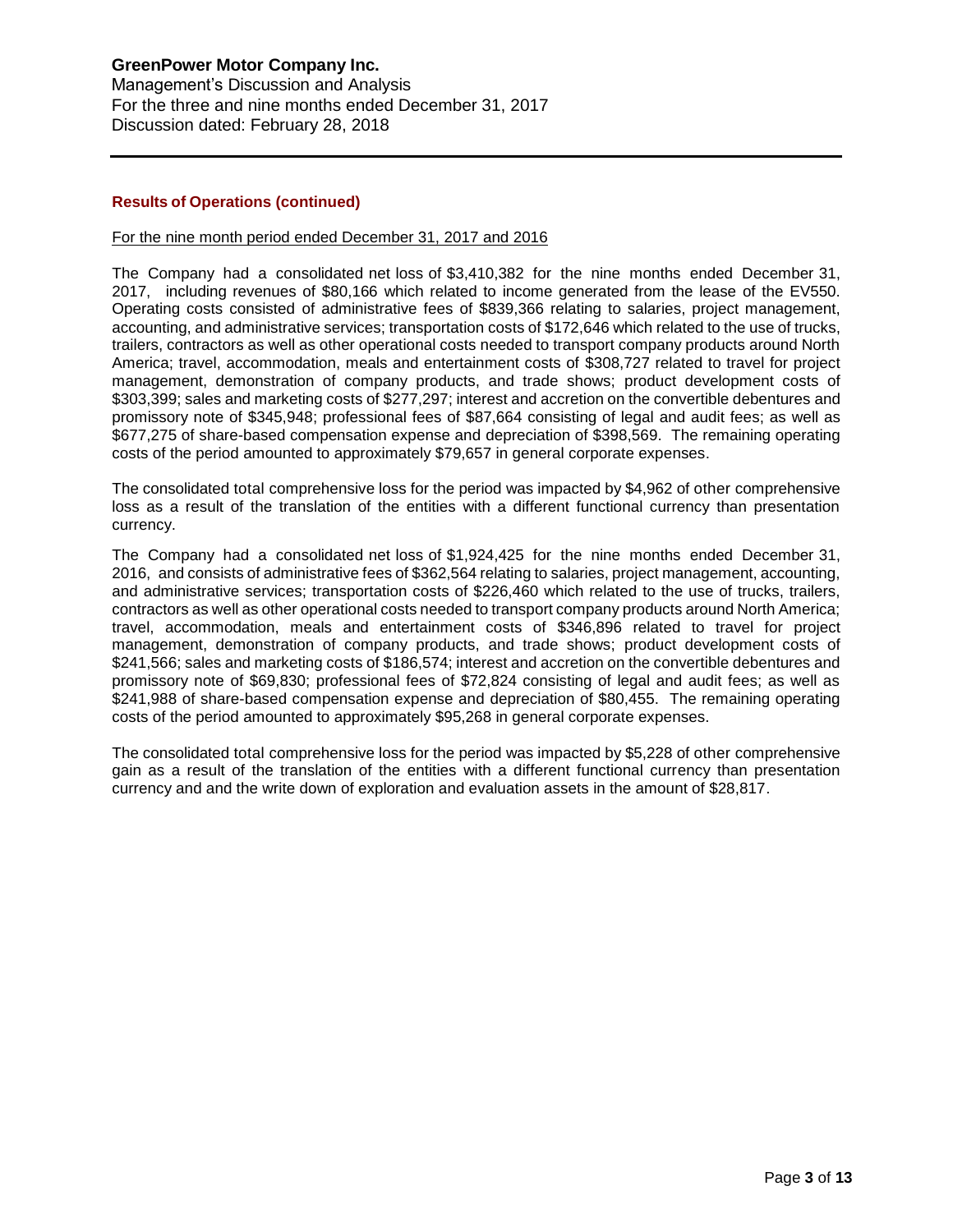Management's Discussion and Analysis For the three and nine months ended December 31, 2017 Discussion dated: February 28, 2018

# **Summary of Quarterly Cash Flow**

|                                                                                                  | Three Months Ended |            |  |                            |  |            |  |           |
|--------------------------------------------------------------------------------------------------|--------------------|------------|--|----------------------------|--|------------|--|-----------|
|                                                                                                  |                    |            |  | December 31, September 30, |  | June 30,   |  | March 31, |
|                                                                                                  |                    | 2017       |  | 2017                       |  | 2017       |  | 2017      |
| Cash flow used in operating activities \$<br>before changes in non-cash working<br>capital items |                    | 667.063 \$ |  | 780.119 \$                 |  | 689.290 \$ |  | 614.426   |

|                                                                                                                     | Three Months Ended         |            |  |            |  |          |      |           |
|---------------------------------------------------------------------------------------------------------------------|----------------------------|------------|--|------------|--|----------|------|-----------|
|                                                                                                                     | December 31, September 30, |            |  |            |  | June 30, |      | March 31, |
|                                                                                                                     |                            | 2016       |  | 2016       |  | 2016     |      | 2016      |
| $\vert$ Cash flow used in operating activities $\frac{1}{2}$<br>before changes in non-cash working<br>capital items |                            | 531,617 \$ |  | 533.584 \$ |  | 484.843  | - \$ | 410.787   |

## **Selected Quarterly Information**

The quarterly results have been restated to reflect accounting policies consistent with IFRS. A summary of selected information for each of the quarters presented below is as follows:

|                                                 | Three Months Ended |              |     |               |      |             |  |             |
|-------------------------------------------------|--------------------|--------------|-----|---------------|------|-------------|--|-------------|
|                                                 |                    | December 31, |     | September 30, |      | June 30,    |  | March $31,$ |
|                                                 |                    | 2017         |     | 2017          |      | 2017        |  | 2017        |
| <b> Financial results</b>                       |                    |              |     |               |      |             |  |             |
| Revenues                                        | \$                 | 20,453       | -\$ | 30,948        | - \$ | 28,765 \$   |  |             |
| Net loss for the period                         |                    | (1,081,095)  |     | (1,001,066)   |      | (1,328,221) |  | (888, 792)  |
| Basic and diluted loss per share <sup>(1)</sup> |                    | (0.01)       |     | (0.01)        |      | (0.01)      |  | (0.01)      |
| Balance sheet data                              |                    |              |     |               |      |             |  |             |
| Working capital (deficiency)                    |                    | 2,056,090    |     | 1,158,588     |      | 901,578     |  | (111)       |
| Total assets                                    |                    | 6,952,374    |     | 6,222,668     |      | 5,387,123   |  | 4,519,597   |
| Shareholders' equity                            |                    | 1,877,410    |     | 1,935,286     |      | 2,174,280   |  | 2,177,227   |

(1) Based upon the weighted average number of shares issued and outstanding for the period.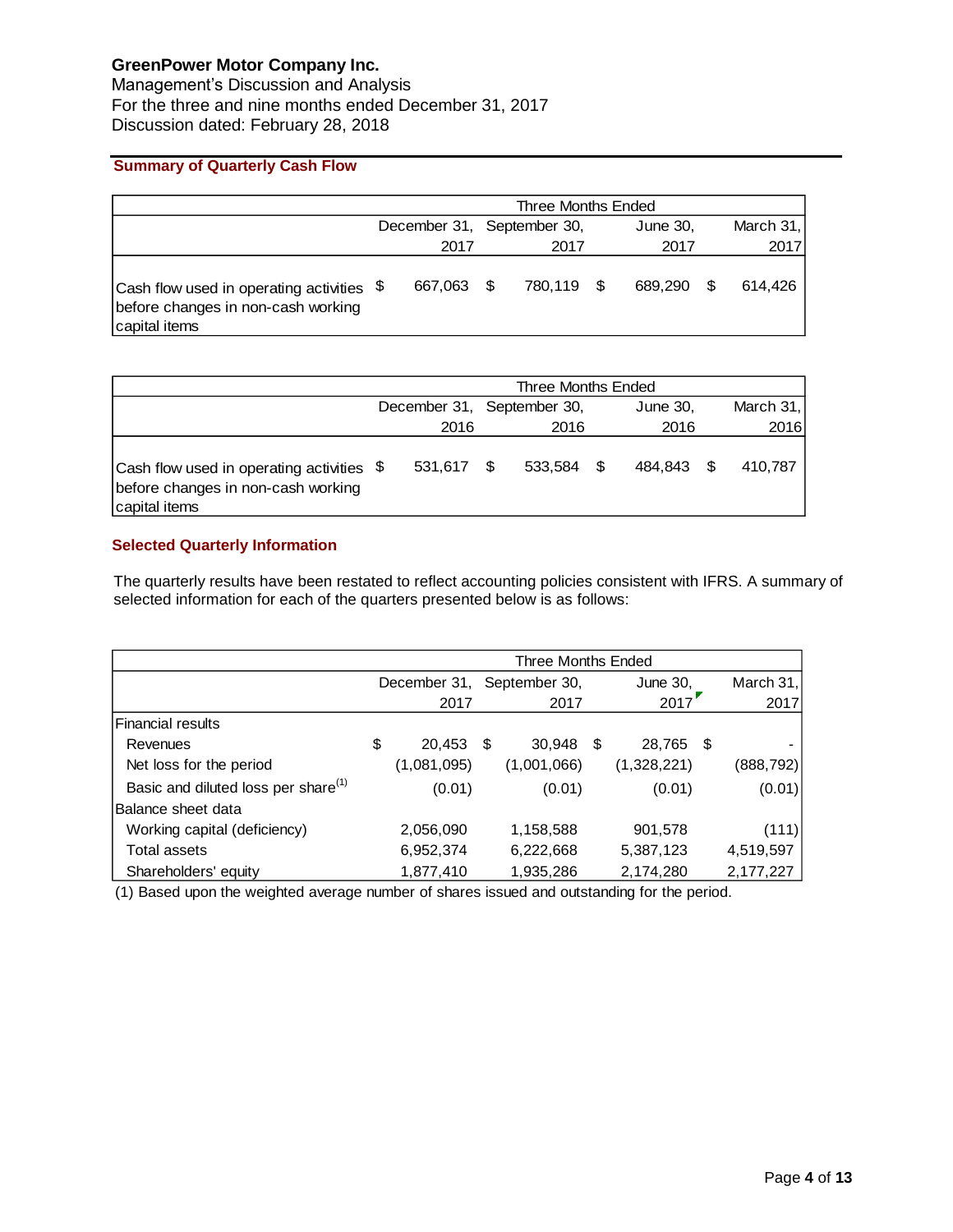Management's Discussion and Analysis For the three and nine months ended December 31, 2017 Discussion dated: February 28, 2018

# **Selected Quarterly Information (continued)**

|                                                 | Three Months Ended |               |              |             |  |  |  |
|-------------------------------------------------|--------------------|---------------|--------------|-------------|--|--|--|
|                                                 | December 31,       | September 30, | June 30,     | March $31,$ |  |  |  |
|                                                 | 2016               | 2016          | 2016         | 2016        |  |  |  |
| <b>Financial results</b>                        |                    |               |              |             |  |  |  |
| Revenues                                        | \$                 | \$            | - \$<br>- \$ |             |  |  |  |
| Net loss for the period                         | (684,822)          | (654,421)     | (585,182)    | (468,532)   |  |  |  |
| Basic and diluted loss per share <sup>(1)</sup> | (0.01)             | (0.01)        | (0.01)       | (0.01)      |  |  |  |
| Balance sheet data                              |                    |               |              |             |  |  |  |
| Working capital                                 | 2,636,798          | 1,310,830     | 1,741,941    | 1,902,053   |  |  |  |
| <b>Total assets</b>                             | 5,014,361          | 3,990,166     | 3,681,536    | 3,948,245   |  |  |  |
| Shareholders' equity                            | 2,841,573          | 1,511,587     | 1,918,512    | 2,049,162   |  |  |  |

(1) Based upon the weighted average number of shared issued and outstanding for the period.

# **Liquidity**

At December 31, 2017, the Company had a cash balance of \$126,797 and working capital of \$2,056,090. The Company manages its capital structure and makes adjustments to it, based on available funds to the Company. The Company will continue to rely on additional financings and the sale of its inventory to further its operations and meet its capital requirements to manufacture EV vehicles, complete the Altoona test, initiate construction of the manufacturing facility, and further develop its sales and marketing, engineering, and technical resources.

#### **Capital Resources**

#### Period ended December 31, 2017 and up to the date of this report

Authorized: Unlimited number of common shares without par value Authorized: Unlimited number of preferred shares without par value

In May 2017, the Company announced the closing of a private placement, which raised gross proceeds of CDN\$2,150,000 (USD\$1,578,500) through the issuance of convertible debentures (the "May 2017 Debentures").

The terms of the May 2017 Debentures include:

- the May 2017 Debentures mature four years after issuance (the "Maturity Date"), and the principal amount of the May 2017 Debentures, together with accrued and any unpaid interest, will be payable on the Maturity Date;
- the May 2017 Debentures bear interest ("Interest") at the greater of 8% per annum or BMO bank prime rate of lending plus 2.5% per annum, which Interest will be payable monthly;
- the principal amount of the Debentures is convertible into common shares of the Company at a price of CDN\$0.65 per share at any time, until the Maturity Date;
- the Company may, at any time after the second anniversary of the issuance date and prior to the Maturity Date, repay the principal amount and any accrued and unpaid Interest of the May 2017 Debentures.

Pursuant to the debenture financing, the Company issued 3,306,700 non-transferrable common share purchase warrants (Note 8), with each warrant exercisable into one Share for a period of three years at an exercise price of CDN\$0.75 per Share, subject to adjustment.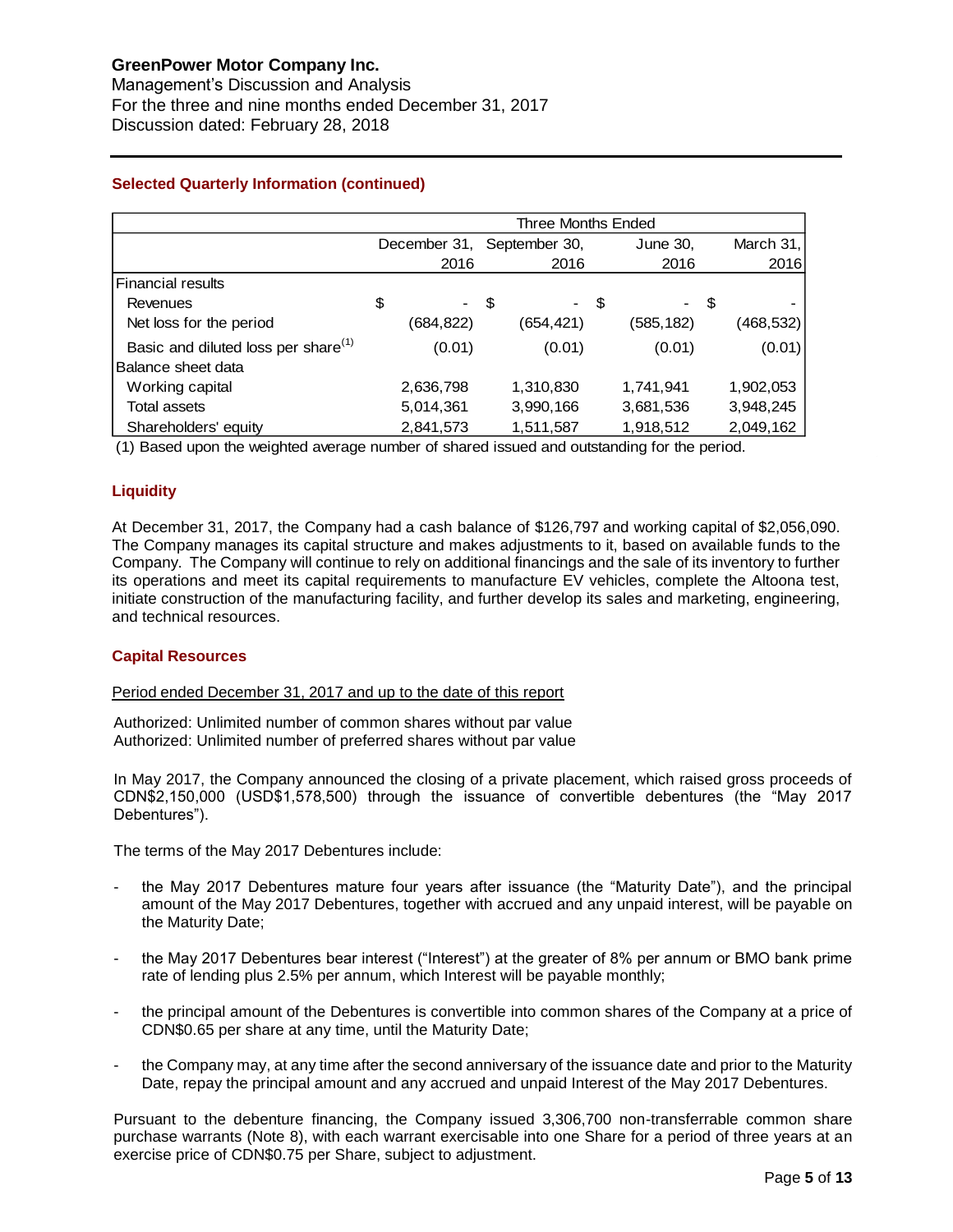Management's Discussion and Analysis For the three and nine months ended December 31, 2017 Discussion dated: February 28, 2018

## **Capital Resources (Continued)**

In September 2017, the Company announced the closing of a private placement, which raised gross proceeds of CDN\$1,476,000 (USD1,176,474) through the issuance of convertible debentures ( the "September 2017 Debentures").

The terms of the September 2017 Debentures include:

- The September 2017 Debentures mature four years after the issuance (the "Maturity Date"), and the principal amount of the Debentures, together with accrued and any unpaid interest will be payable on the Maturity Date;
- The September 2017 Debentures bear interest ("Interest") at the greater of 8% per annum or BMO bank prime rate of lending plus 2.5% per annum, which Interest will be payable monthly in cash;
- The principal amount of the September 2017 Debentures is convertible into common shares of the Company (each, a "Share") at a price of \$0.40 per Share at any time until the Maturity Date; and
- the Company may, at any time after the second anniversary of the issuance date and prior to the Maturity Date, repay the principal amount and any accrued and unpaid Interest of the September 2017 Debentures.

Pursuant to the debenture financing, the Company issued 3,690,000 non-transferrable common share purchase warrants, with each warrant exercisable into one Share for a period of four years at an exercise price of CDN\$0.50 per Share, subject to adjustment.

In October 2017, the Company announced the closing of a private placement, which raised gross proceeds of CDN\$2,220,000 (USD1,777,900) through the issuance of convertible debentures (the "October 2017 Debentures").

The terms of the October 2017 Debentures include:

- the October 2017 Debentures mature four years after issuance (the "Maturity Date"), and the principal amount of the Debentures, together with accrued and any unpaid interest, will be payable on the Maturity Date;
- the October 2017 Debentures bear interest ("Interest") at the greater of 8% per annum or BMO bank prime rate of lending plus 2.5% per annum, which Interest will be payable monthly in cash;
- the principal amount of the October 2017 Debentures is convertible into common shares of the Company (each, a "Share") at a price of \$0.40 per Share at any time until the Maturity Date;
- the Company issued 5,550,000 non-transferrable common share purchase warrants (each, a "Warrant"), with each Warrant exercisable into one Share for a period of four years at an exercise price of \$0.50 per Share, subject to adjustment; and
- the Company may, at any time after the second anniversary of the issuance date and prior to the Maturity Date, repay the principal amount and any accrued and unpaid Interest of the October 2017 Debentures.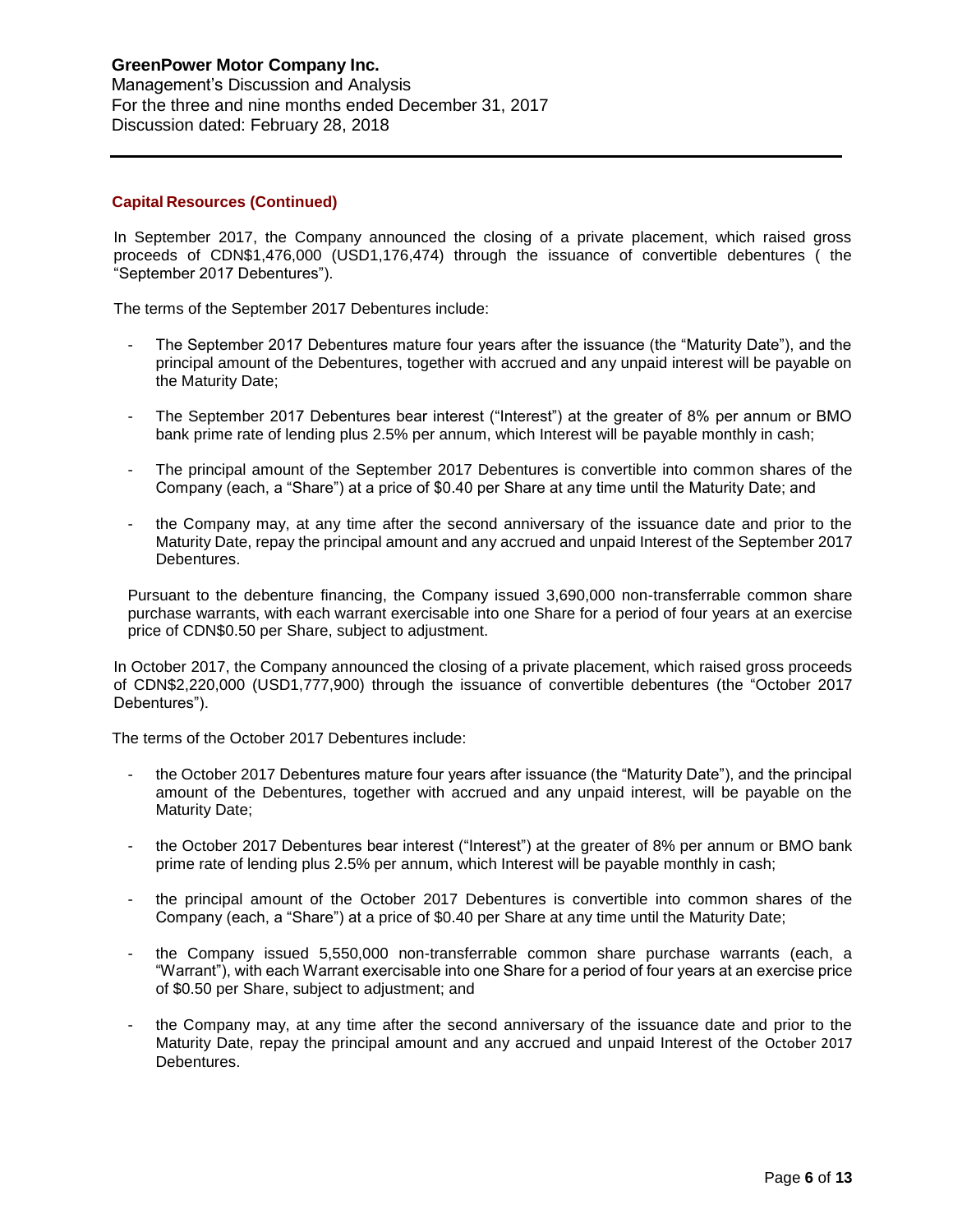#### **Capital Resources (Continued)**

On May 26, 2017, the Company granted:

- 1,037,500 options to Directors with an exercise price of CDN\$0.75 per share with a term of 5 years. The options fully vest on the grant date.
- 100,000 options to an advisor with an exercise price of CDN\$0.60 per share with a term of 3 years. The options fully vest on the grant date.
- 200,000 options to an employee with an exercise price of CDN\$0.60 per share which vest 25% after 4 months and then 25% after years 1, 2 & 3, and with a term of five years.
- 50,000 options to a consultant (IR provider) with an exercise price of CDN\$0.60 per share which vest 25% at the end of every 3 months for a period of twelve months and with a term of 3 years.

From time to time, the Company has obtained short term financing from companies affiliated with Directors of the Company.

On July 10, 2017, the Company granted 50,000 stock options to a consultant (IR provider). The options have an exercise price of CDN\$0.55 per share which vest 25% at the end of every 3 months for a period of twelve months and with a term of 3 years.

On December 18, 2017, the Company granted 260,000 stock options to employees and a consultant. The options have an exercise price of CDN\$0.45 per share which vest 25% after 4 months and then 25% after years 1, 2 & 3, and with a term of five years.

During the nine month period ended December 31, 2017, 995,000 stock options were exercised at prices between CDN\$0.25 – CDN\$0.40 per share for proceeds of CDN\$265,250 (USD\$191,239) and 25,000 options expired unexercised.

#### **Investing Activities**

#### For the period ended December 31, 2017

See the Operations and Capital Resources sections above for a summary of the Company activities during the nine month period ended December 31, 2017.

The Company also deployed \$2,449,021 in inventory during the nine months ended December 31, 2017 including completing the manufacturing of the EV250, a second EV550, and investing over \$2,000,000 in the manufacturing of ten EV350's for the City of Porterville and six EV Star minibuses.

#### **Off-Balance Sheet Arrangements**

As of the date of this filing, the Company does not have any off-balance sheet arrangements that have, or are reasonably likely to have, a current or future effect on the results of operations or financial condition of the Company including, without limitation, such considerations as liquidity and capital resources that have not previously been discussed.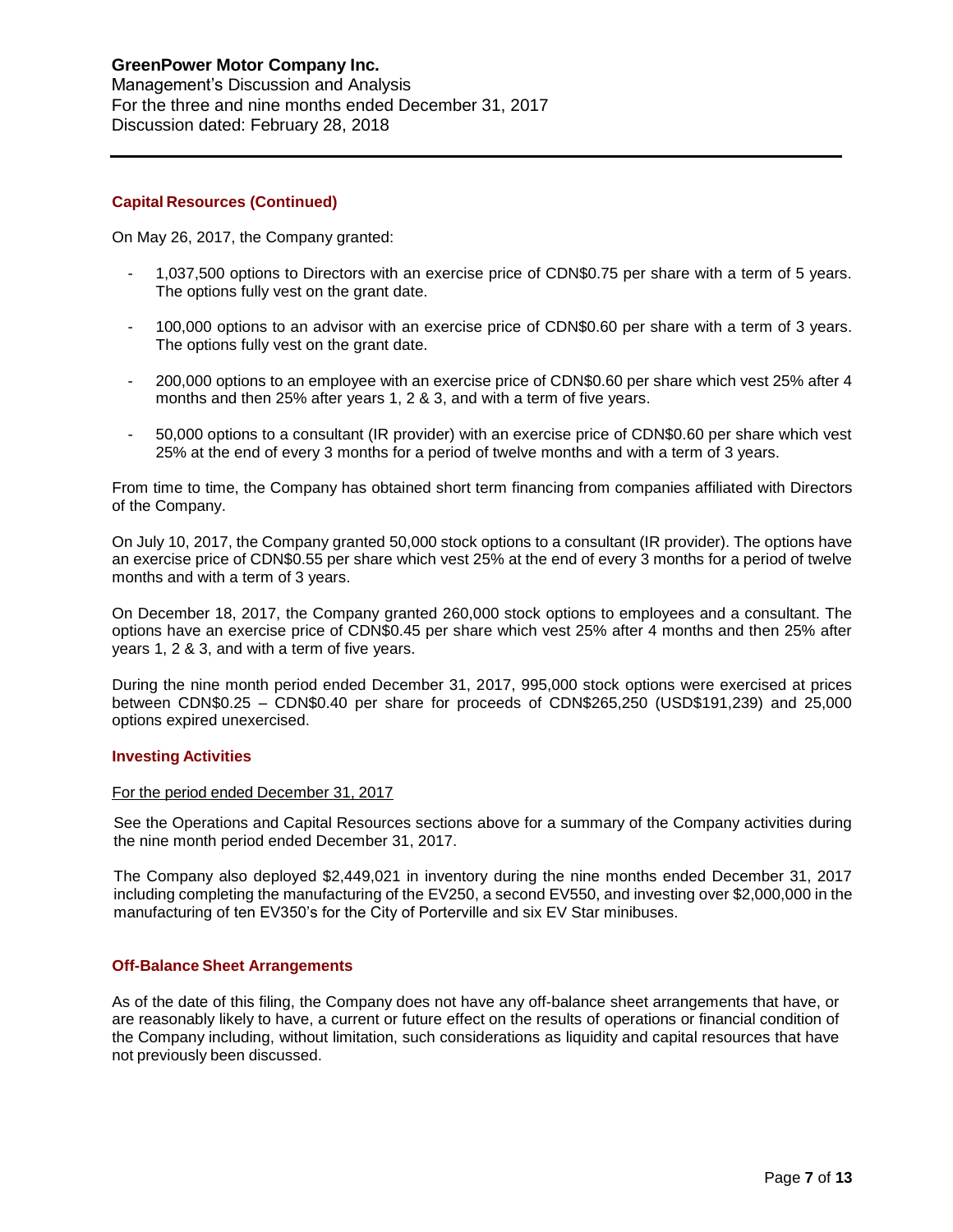Management's Discussion and Analysis For the three and nine months ended December 31, 2017 Discussion dated: February 28, 2018

## **Related Party Transactions**

A summary of compensation for directors, officers and key management personnel is as follows:

|                               | <b>Nine Month Period Ended</b> |                   |  |  |  |
|-------------------------------|--------------------------------|-------------------|--|--|--|
|                               | December 31, 2017              | December 31, 2016 |  |  |  |
| Salaries and benefits (1)     | 168,750                        | 37,500            |  |  |  |
| Consulting fees (2)           | 198,000                        | 128,400           |  |  |  |
| Accommodation (3)             | 52,966                         | 7,113             |  |  |  |
| Truck and trailer rentals (4) | 97,920                         | 118,855           |  |  |  |
| Share-based payments (5)      | 533,031                        | 106,967           |  |  |  |
| Total                         | 1,050,667                      | 398,835           |  |  |  |

- 1) Salaries and benefits are included in Administrative fees on the Consolidated Condensed Interim Statements of Operations and Comprehensive Loss for each of the periods.
- 2) Consulting fees paid to the directors of the Company to provide accounting, management consulting and director services.
- 3) Accommodation fees paid to Stage Coach Landing, Inc., a company that the Chairman of GreenPower is an officer and director. These costs are expensed on the Consolidated Condensed Interim Statements of Operations and Comprehensive Loss for the period.
- 4) Truck and trailer rental fees paid to Maple Leaf Equipment Aircraft and Recovery Inc., a company that the Chairman of GreenPower is an officer and director. These costs are included in Transportation costs on the Consolidated Condensed Interim Statements of Operations and Comprehensive Loss for each of the periods.
- 5) Amounts recognized for related party stock based compensation arising from the granting of stock options are included in Share-based payments on the Consolidated Condensed Interim Statements of Operations and Comprehensive Loss for each of the periods.

In December 2017, a company beneficially owned by the Chairman of the Company, loaned the Company CDN \$100,000 at a rate of 10% per annum with no fixed terms of repayment, secured by a promissory note.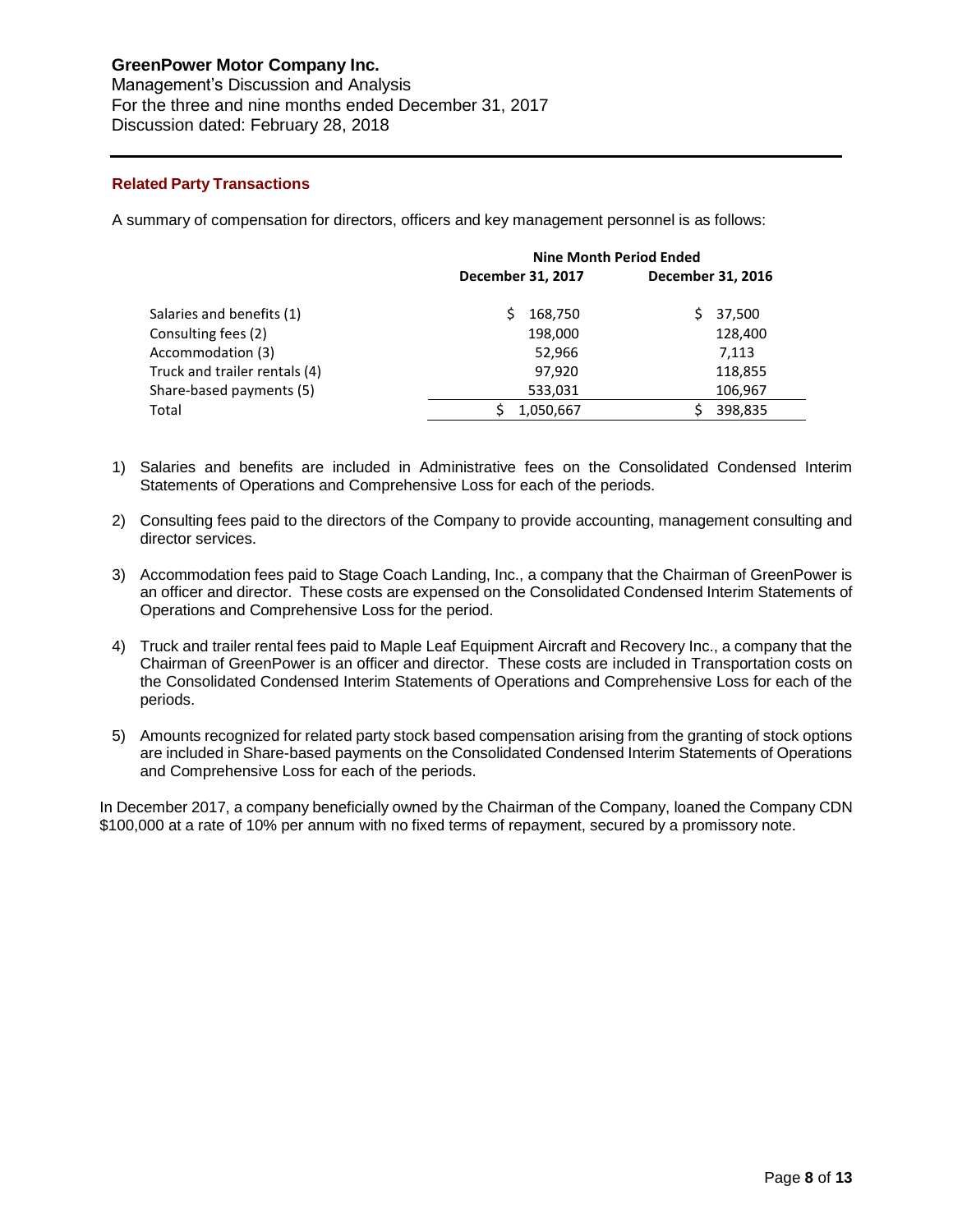Management's Discussion and Analysis For the three and nine months ended December 31, 2017 Discussion dated: February 28, 2018

#### **Critical Accounting Estimates**

The preparation of the financial statements in conformity with IFRS requires management to make estimates and assumptions that affect the reported amounts of assets and liabilities at the date of the financial statements and reported amounts of expenses during the reporting period. Actual outcomes could differ from these estimates.

The financial statements include estimates which, by their nature, are uncertain. The impacts of such estimates are pervasive throughout the financial statements, and may require accounting adjustments based on future occurrences. Revisions to accounting estimates are recognized in the period in which the estimate is revised and the revision affects both current and future periods. Significant assumptions about the future that management has made that could result in a material adjustment to the carrying amounts of assets and liabilities, in the event that actual results differ from assumptions made, relate to, but are not limited to, the following:

- the calculation of the fair value of stock options and warrants issued by the Company
- the impairment of exploration and evaluation costs
- the determination of the useful life of equipment
- the \$nil provision for income taxes which is included in the Consolidated Statements of Operations and recognition of deferred income tax assets and liabilities included in the Consolidated Statement of Financial Position at March 31, 2017.
- the allocation between debt and equity for the convertible debentures
- the Company's ability to continue as a going concern
- the net realizable value of inventory

#### **Financial Instruments**

The Company's financial instruments, consisting of cash of \$126,797 and accounts payable and accrued liabilities approximate fair values due to the relatively short term maturities of the instruments. It is management's opinion that the Company is not exposed to significant interest, currency or credit risks arising from these financial instruments.

As at December 31, 2017, the Company had working capital of \$2,056,090. The Company's continuing operations are dependent upon its ability to raise capital and generate cash flows from operations.

The Company has exposure to the following financial instrument related risks.

#### Credit risk

The Company's exposure to credit risk is on its cash and accounts receivable. Cash consists of cash bank balances held in major Canadian and United States financial institutions with a high credit quality and therefore the Company is exposed to minimal risk.

#### Liquidity risk

The Company ensures that there is sufficient capital in order to meet short-term business requirements, after taking into account the Company's holdings of cash. The Company's cash is invested in a bank and is available on demand. The Company will continue to rely on additional financings to further its operations and meet its capital requirements.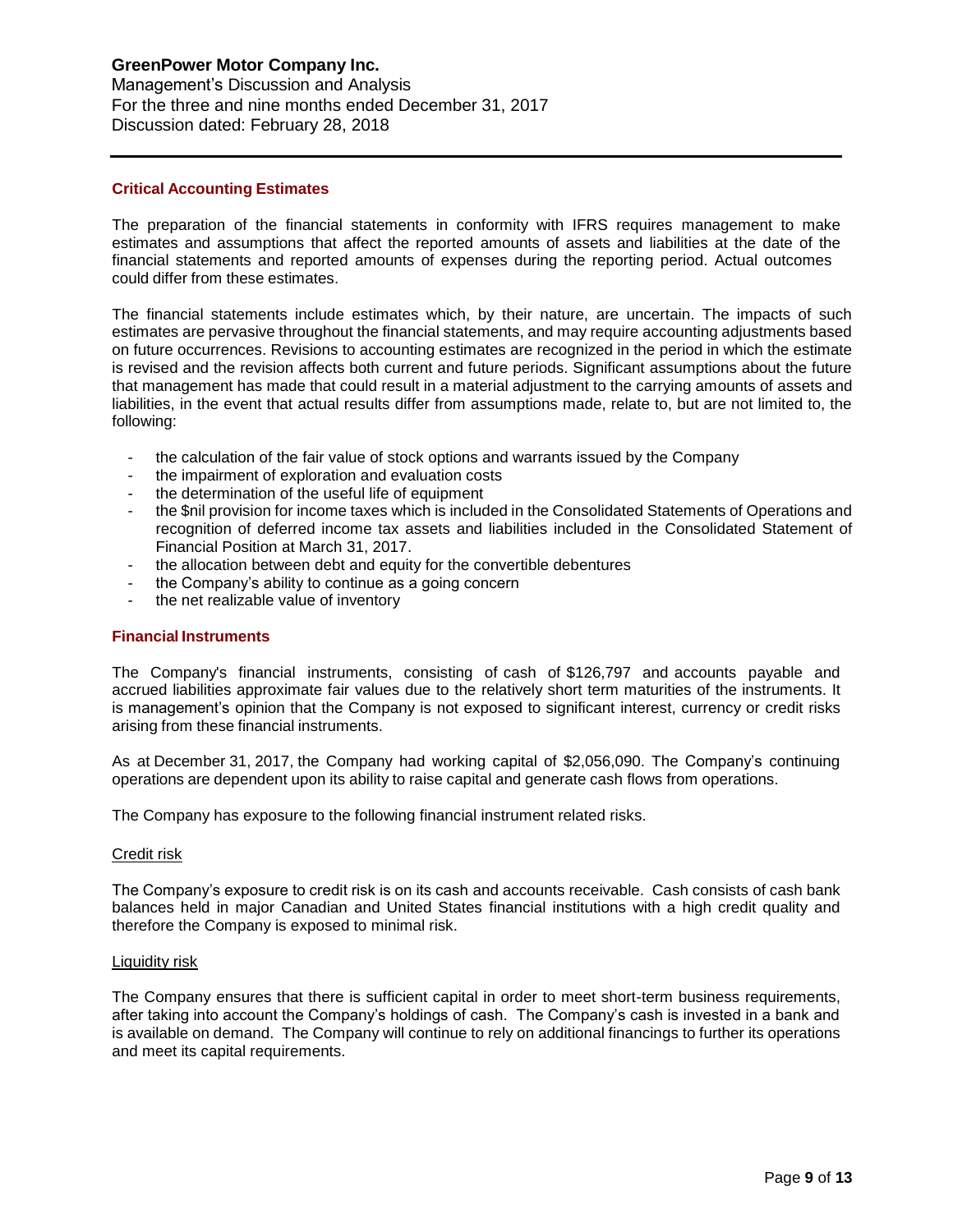Management's Discussion and Analysis For the three and nine months ended December 31, 2017 Discussion dated: February 28, 2018

#### **Financial Instruments (continued)**

#### Market risks

Market risk is the risk of loss that may arise from changes in market factors such as interest rates and foreign exchange. The Company believes interest rate risk is not material.

The Company is exposed to foreign exchange risk as it conducts business in both the United States and Canada. Management monitors its foreign currency balances, the Company does not engage in any hedging activities to reduce its foreign currency risk. At December 31, 2017, the Company was exposed to currency risk through the following monetary assets and liabilities in CDN Dollars.

|                                          | CDN\$         |
|------------------------------------------|---------------|
| Cash                                     | \$85,018      |
| Accounts receivable                      | \$14,244      |
| <b>GST</b> receivable                    | \$42,959      |
| Accounts payable and accrued liabilities | \$(45,829)    |
| Loans payable to related parties         | \$(123,263)   |
| Convertible debentures                   | \$(3,507,013) |
|                                          |               |

Based on the net exposure and assuming all other variables remain constant, a 10% change in the appreciation or depreciation of the CDN dollar relative to the US dollar would change the total loss and comprehensive loss by approximately CDN\$353,388. The Company currently does not plan to enter into any foreign exchange contracts to mitigate this risk.

#### **Capital Management**

The capital structure of the Company consists of cash, convertible debentures, promissory notes, and equity attributable to the common shareholders, consisting of share capital and deficit. There has been no change with respect to the overall capital risk management strategy during the period ended December 31, 2017. The Company is not subject to any externally imposed capital requirement.

There has been no change with respect to the overall capital risk management strategy during the period ended December 31, 2017. The Company is not subject to any externally imposed capital requirement.

#### **Outlook**

For the immediate future, the Company intends to:

- facilitate demonstrations of its EV350's, EV250, Synapse Shuttle, Synapse 72 school bus and EV Star across the US and Canada
- manufacture the second EV250 all-electric bus, the ten EV350's for the City of Porterville, and six Synapse 72 school buses.
- conduct the Altoona test
- initiate the construction of the manufacturing facility in Porterville, California
- further develop its sales and marketing, engineering and technical resources.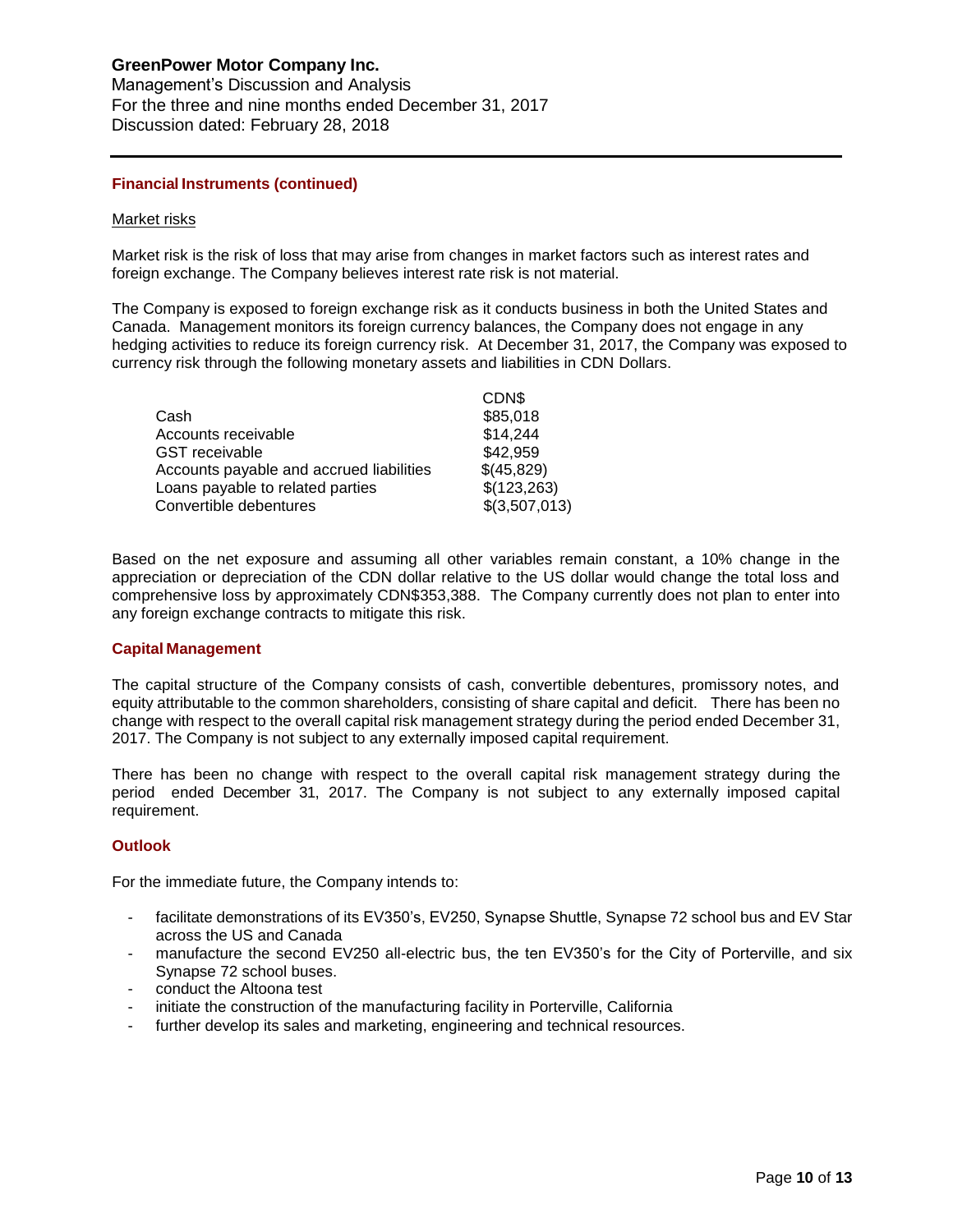## **GreenPower Motor Company Inc.** Management's Discussion and Analysis

For the three and nine months ended December 31, 2017 Discussion dated: February 28, 2018

## **Capitalization and Outstanding Security Data**

The total number of common shares issued and outstanding is 92,787,453 as of the date hereof. There are no preferred shares issued and outstanding.

An incentive stock option plan was established for the benefit of directors, officers, employees and consultants of the Company. As of the date hereof, there are 9,022,217 options granted and outstanding.

The total number of common share warrants outstanding as of the date hereof is 13,448,148.

## **Disclosure of Internal Controls**

Management has established processes to provide them sufficient knowledge to support representations that they have exercised reasonable diligence that (i) the financial statements do not contain any untrue statement of material fact or omit to state a material fact required to be stated or that is necessary to make a statement not misleading in light of the circumstances under which it is made, as of the date of and for the periods presented by the financial statements, and (ii) the financial statements fairly present in all material respects the financial condition, results of operations and cash flow of the Company, as of the date of and for the periods presented.

In contrast to the certificate required for non-venture issuers under National Instrument 52-109, Certification of Disclosure in Issuers' Annual and Interim Filings ("NI 52-109"), the Venture Issuer Basic Certificate does not include representations relating to the establishment and maintenance of disclosure controls and procedures ("DC&P") and internal control over financial reporting ("ICFR"), as defined in NI 52-109. In particular, the certifying officers filing this certificate are not making any representations relating to the establishment and maintenance of:

(i) controls and other procedures designed to provide reasonable assurance that information required to be disclosed by the issuer in its annual filings, interim filings or other reports filed or submitted under securities legislation is recorded, processed, summarized and reported within the time periods specified in securities legislation; and

(ii) a process to provide reasonable assurance regarding the reliability of financial reporting and the preparation of financial statements for external purposes in accordance with the issuer's GAAP (IFRS).

The issuer's certifying officers are responsible for ensuring that processes are in place to provide them with sufficient knowledge to support the representations they are making in the certificate. Investors should be aware that inherent limitations on the ability of certifying officers of a venture issuer to design and implement on a cost effective basis DC&P and ICFR as defined in NI 52-109 may result in additional risks to the quality, reliability, transparency and timeliness of interim and annual filings and other reports provided under securities legislation.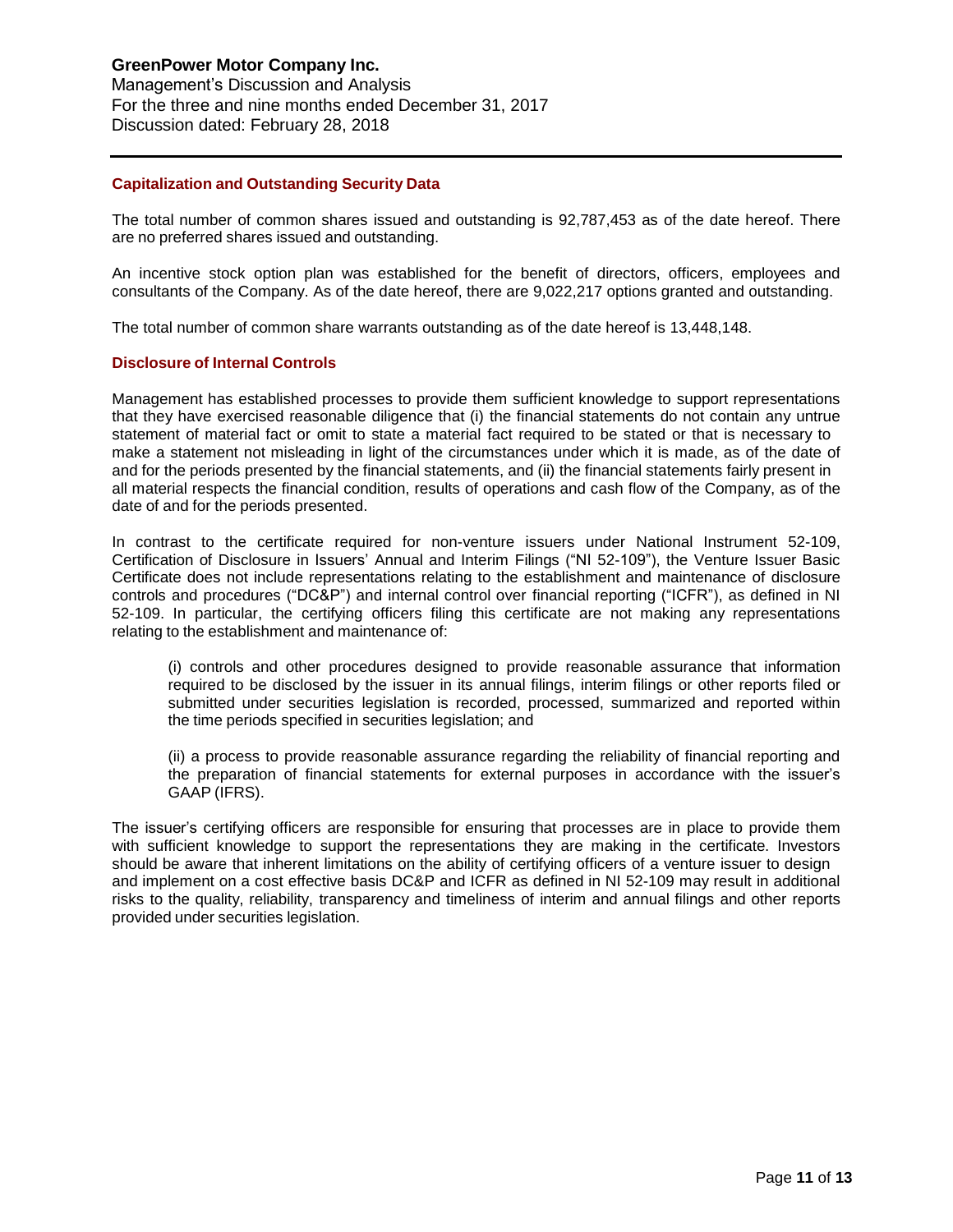#### **Risk Factors**

Investing in the common shares of the Company involves risk. Prospective investors should carefully consider the risks described below, together with all of the other information included in this MD&A before making an investment decision. If any of the following risks actually occurs, the business, financial condition or results of operations of the Company could be harmed. In such an event, the trading price of the common shares could decline and prospective investors may lose part or all of their investment.

#### No Operating History

The Company has neither a history of sales or earnings nor has it paid any dividends and may not produce earnings or pay dividends in the immediate or foreseeable future.

#### Reliance on Management

The Company is relying solely on the past business success of its directors and officers. The success of the Company is dependent upon the efforts and abilities of its directors, officers and employees. The loss of any of its directors, officers or employees could have a material adverse effect upon the business and prospects of the Company.

#### Operational Risk

The Company is exposed to many types of operational risks that affect all companies. Operational risk is the risk of loss resulting from inadequate or failed internal processes, people and/or systems. Operational risk is present in all of the Company's business activities, and incorporates exposure relating to fiduciary breaches, product liability claims, product recalls, regulatory compliance failures, legal disputes, business disruption, technology failures, business integration, damage to physical assets, employee safety, dependence on suppliers, foreign exchange fluctuations, insurance coverage and rising insurance costs. Such risks also include the risk of misconduct, theft or fraud by employees or others, unauthorized transactions by employees, operational or human error or not having sufficient levels or quality of staffing resources to successfully achieve the Company's strategic or operational objectives.

As a result of the acquisition of land in Porterville described in the Investing Activities section, the Company is subject to the risks normally associated with the construction of a manufacturing facility, including, but not limited to, construction delays, natural disasters, labour disputes, cost overruns, insufficient financing and requirements for governmental permits or approvals.

The occurrence of an event caused by an operational risk that is material could have a material adverse effect on the Company's business, financial condition, liquidity and operating results.

#### Volatile Operating Results

Our orders with our customers generally require time-consuming customization and specification. We incur significant operating expenses when we are building a bus prior to sale or designing and testing a new bus. If there are delays in the sale of buses to customers, such delays may lead to significant fluctuations in results of operations from quarter to quarter, making it difficult to predict our financial performance on a quarterly basis.